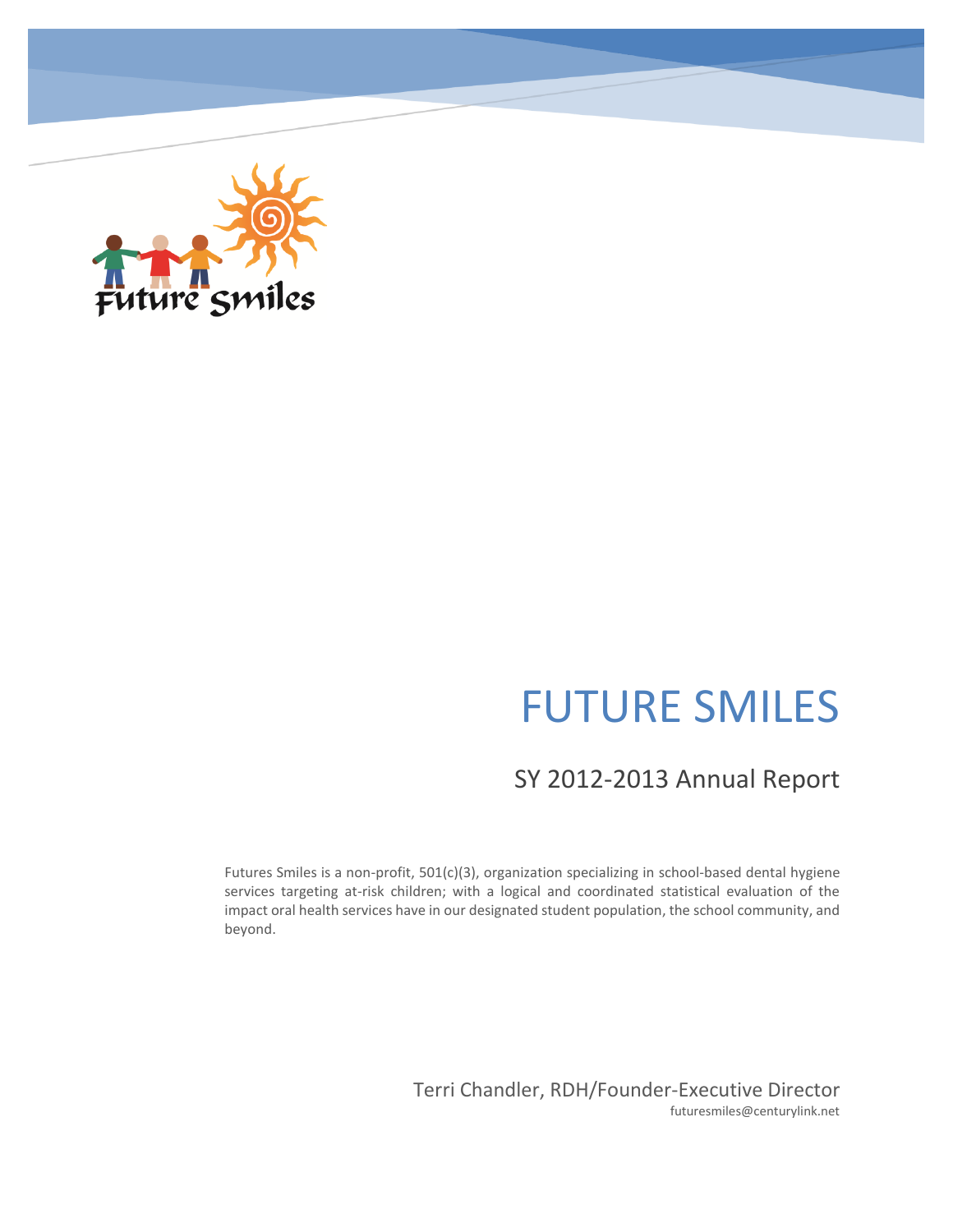

#### **Mission:**

The Mission of Future Smiles (FS) is to achieve optimum oral health in at-risk populations by increasing access to education and prevention of oral disease.

#### **Vision:**

Our Vision is to decrease a child's pain and suffering from dental decay through education and prevention of oral disease at a convenient community based site like a School-Based Health Center for Education and Prevention of Oral Disease (EPOD), allowing the child to thrive socially, physically, mentally and academically.

#### **Agency History:**

FS is proud to be a Nevada non-profit with a mission to increase access to oral health care in underserved populations. Established in 2009, FS works diligently to provide the essential resources and infrastructure to create public health opportunities for dental hygienists. Through school-based care we focus on a systems approach that removes the common barriers of cost, transportation, lost income from time off of work, and loss of educational time from school. Our ultimate goal is to change the way children and their families think and act, regarding their own health, by instilling positive oral health behavior for a lifetime.

#### **Purpose:**

To improve the oral health status of an at-risk population; which integrates a cost effective delivery model that fully utilizes Public Health Dental Hygienists who hold a Public Health Dental Hygiene Endorsement (PHDHE) approved by the Nevada State Board of Dental Examiners (NSBDE). The program collaborates with our restorative dental partners and medical professionals, to increase access in oral health services with a focus on prevention in a school-based setting. Services are to be provided at established School-Based Health Centers (SBHC) or at schools that do not have a SBHC but want to integrate an oral health model into their school setting.

FS pursues alternative sources that increase access in oral health care for underserved, at-risk populations. All services provided by the program target low-income, at-risk children from birth to 18 years of age, and Medicaid enrollees. The program bills for Medicaid/CHIP services when appropriate. It is well documented that there is a broad disparity in oral health care available to at-risk children. Because of this disparity, FS targets atrisk children through the school environment. Any child or family unable to pay for oral health care will receive services at no cost.

#### **Community Need:**

In Nevada, more than six out of ten (64.8%) third grade students have experienced tooth decay compared to the National average which is just over half  $(53%)<sup>1</sup>$ . It is well documented that children from low-income, racial/ethnic minority populations have a higher risk of developing tooth decay. The findings from the 2008 Nevada State Health Division's (NSHD) Basic Screening Survey (BSS) found that the oral disease rate in minority populations living in poverty is significantly higher at 78%, than non-minority children, reaffirming that oral health needs must be addressed in at-risk populations.<sup>1</sup>

The harsh reality of current economic times in Nevada has expanded and deepened the needs of Clark County's (Las Vegas, Nevada) underserved. Once a thriving metropolis, Las Vegas has been hit with one of the highest unemployment rates in the nation, resulting in families that are now uninsured and homeless. In the best of times Clark County had minimal medical, mental health and dental services available to address the needs of the uninsured/underserved population. Existing resources have been reduced or eliminated putting more children at risk. According to the Clark County School District (CCSD), over 50% of its students are eligible for the free and reduced meal program, representing 150,000 children living in poverty.<sup>2</sup> They also report Nevada ranks 45th in the nation in child homelessness.<sup>2</sup> Coupled with a growing minority population of English language learners and a high transient rate, CCSD faces many challenges when trying to improve its low graduation rate (68% in 2009).<sup>2</sup> When we look at Nevada's Health Rankings, the two factors that stand out are: 1) education high rate of high school dropout, low educational level of citizens and 2) income - childhood poverty, lack of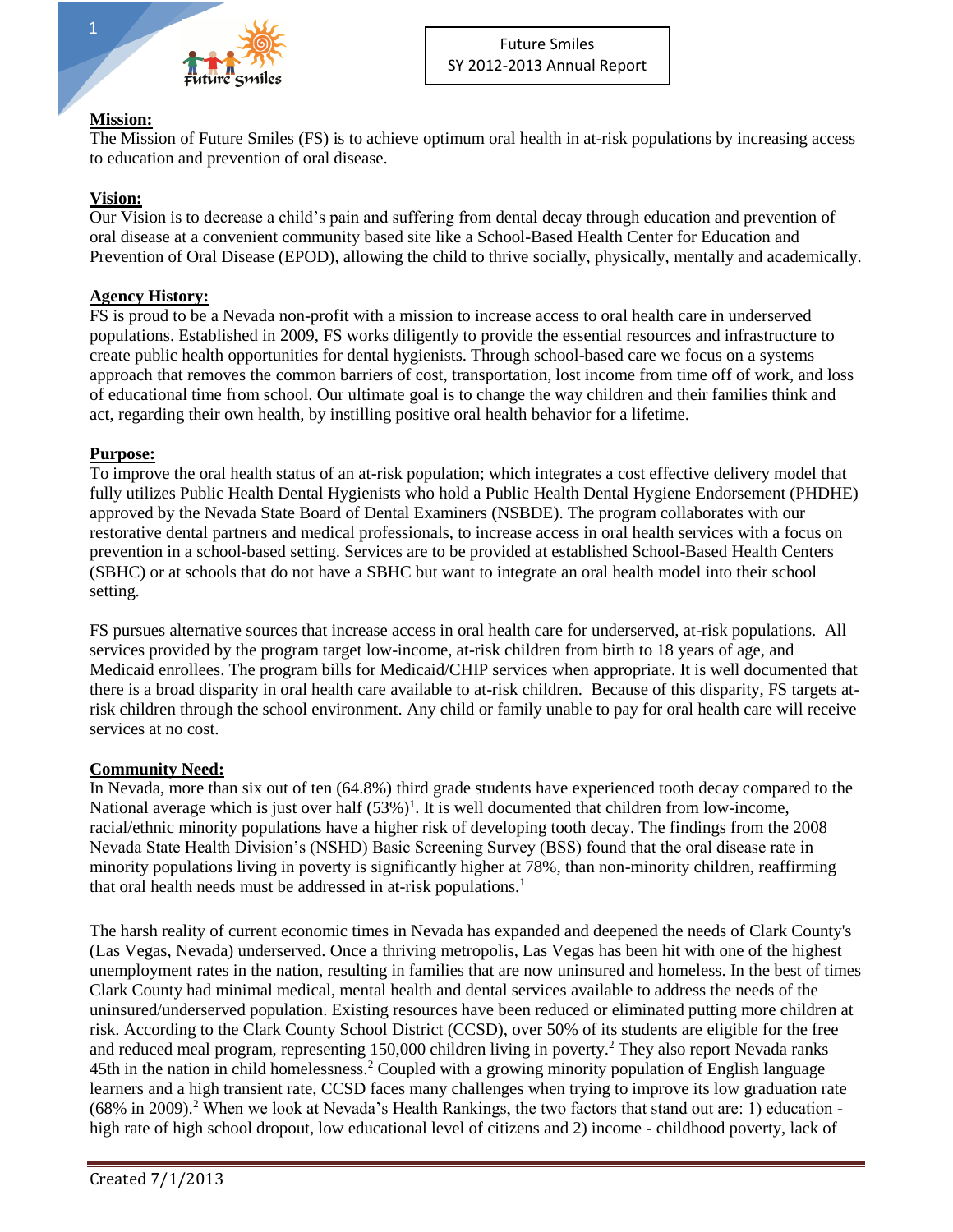

health care and a staggeringly high rate of homelessness.

In the Association of State and Territorial Dental Directors (ASTDD) publication on Best Practice Project, it states that, "There is a relationship between a child's health and academic performance." The document also quotes Former Surgeon General, Dr. Antonia Novello, "Health and education go hand in hand: one cannot exist without the other."<sup>3</sup> The U.S. Department of Education acknowledged that health problems and unhealthy behaviors have a major effect on students' success. The most cost effective and influential way to address positive health behaviors for the community is to bring health services into at-risk schools<sup>4</sup>. It is critical for the community to intervene by providing cost effective access to health care that works with school administration to jointly impact the health of vulnerable children seeing them to graduation and thriving in life!

#### **Current Activities:**

#### **School-Based Health Center for Education and Prevention of Oral Disease (SBHC-EPOD)**

FS has found that oral health care is a common community request in needs assessments.<sup>1</sup> At-risk schools typically are interested in providing an oral health program to its students but funding for building a School-Based Health Center (SBHC) can be a barrier. Our program has found a cost efficient system that operates with mobile/portable dental equipment in a dedicated classroom or in an unused modular to provide our oral health services. These services can be ongoing or episodic, depending upon the needs of the school. We refer to our set site facility as a School-Based Health Center for Education and Prevention of Oral Disease (SBHC-EPOD), the short title to be recognized as an EPOD. Our policy and system change goals from these efforts are to: 1) increase the number of schools that provide direct preventive oral health care; 2) increase the understanding of oral health through ongoing education to parents, children and school staff; and 3) show an increase in academic performance (evaluation) 24 months after program enrollment compared to baseline.

The purpose of the EPODs is to integrate cost effective preventive oral health services into schools with SBHCs. At schools that do not have a SBHC, the desire of FS is to start the early stages of a preventive oral health program. All preventive oral health services are provided by Future Smiles (FS), a non-profit organization with a mission to increase access to preventive oral health care in an at-risk population. At the drafting of this report, Clark County has invested into the SBHCs medical/dental models to bring essential wrap-around services into the school community. Two of our program sites (Cunningham SBHC-EPOD and Basic's Bower's SBHC) collaborate with FS to integrate oral health into an existing medical model. All program outreach is tracked, evaluated and will be part of a 24 month longitudinal study conducted by Future Smiles (FS), Clark County School District (CCSD) and the Nevada State Health Division's Oral Health Program (NSHD OHP).

#### **Service Population:**

Our **no cost program** targets at-risk Southern Nevada children, birth to high school (HS) graduation, from schools with >50% Free and Reduced meal enrollment (F&R). At-risk is defined as children from low-income families, Medicaid or CHIP enrollees, and/or uninsured-w/out health care. *SY 2012-2013 Service Demographics:* family of 4 | average monthly income of \$1,287 | typically parents did not graduate from high school | our schools average 75% F&R. *Population:* 14% African American | 7% Asian/Haw/Ind | 26% Caucasian | 57% Hispanic.

*NOTE: Our program demographic software reports multi-racial enrollees in each category representative of >100% ratio.*

#### **Brief Description of Current Program (Total 11 CCSD Schools)**:

FS provides **two types** of operational delivery modes: **A. Set Locations: School-Based Health Center for Education and Prevention of Oral Disease (EPOD),** and **B. Mobile School-Based Locations**. Our focus is **dental hygiene (DH) services** (\$179 Medicaid value per child visit) which include: screenings, oral health education (OHE), dental cleaning, sealants, fluoride varnish, as well as case management through a referral system to a local dentist(s) or the UNLV School of Dental Medicine (SDM) for restorative dentistry.

> 1) **An EPOD operates in a School-Based Health Center (SBHC), classroom, or a modular**. The Clark County School District (CCSD) provides space etc. at no cost to FS and we operate **3 EPODS: two schools have a 12 month program** *(1) Clark (HS) EPOD and (2) Cunningham*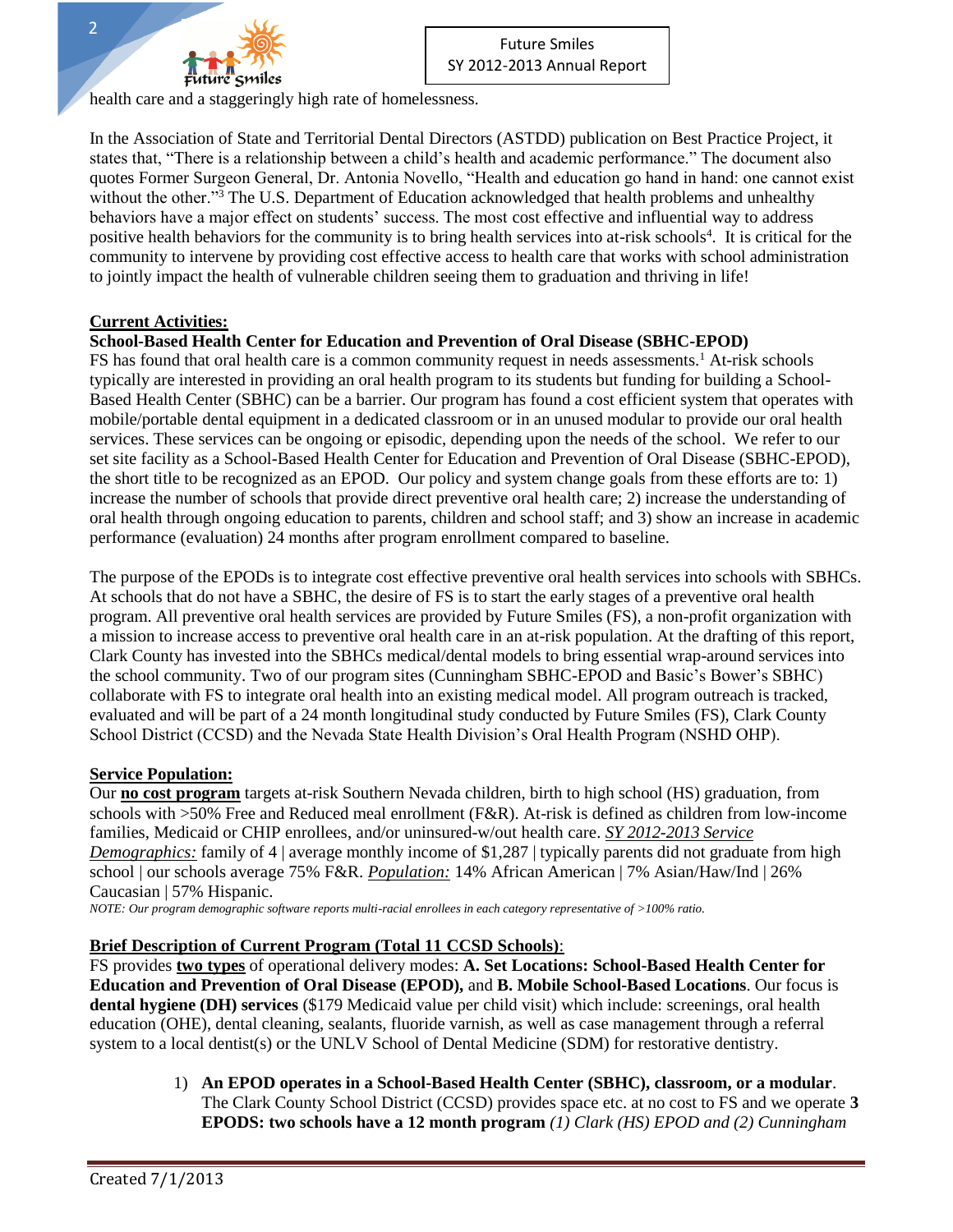*SBHC/EPOD, and* **one school has a 9 month program** *at (3) Hollingsworth (ES) EPOD.*

2) **FS Mobile serves 8 temporary (1 month average) school-based locations** utilizing portable dental units manufactured by DNTLworks. These units can go anywhere as they are light weight (50lbs or less), on wheels and fold into suitcase containers. All at-risk children enrolled in the school are eligible for our services. Further impact is achieved through OHE presentations, "brush at lunch" presentations, health fairs and program services provided at community health clinics, like Helping Kids Clinic.

#### **Significant Accomplishments:**

uture Smiles

As we increase the number of children who benefit from dental sealants, we likewise see a decrease in untreated tooth decay in subsequent years, as confirmed in this graph from our Cunningham SBHC-EPOD (Figure 2). Our third EPOD is located at Hollingsworth Elementary School (ES) (Figure 3) where the program is fully integrated into the school community, as it is set-up in a large classroom by the school Principal's request. From our initial oral health screenings, in SY 2010-2011, at Hollingsworth ES, FS found that 49% of the children screened had untreated dental decay. However we suspected that this percentage is low, as the mean age of children screened was 6 years of age with a mean grade level of 1<sup>st</sup> grade, and not a true snap shot of the oral health status of the entire school population. As oral health professionals we asked ourselves, "How much oral decay would we find in the older populations at the school?" The EPOD has successfully partnered with the school administration to increase the number of positive consent forms from the families at the schools so that the program can provide oral health services to a larger school population. In the SY 2012-2013 we have seen an enrollment increase from 97 students in SY 2010-2011 (baseline) to 404 students in SY 2012-2013. We have also seen a 40% increase in dental sealants (60%) and a 10% decrease in untreated tooth decay (39%) in our current SY 2012-2013.

Our data is compelling and confirms that preventive dental care (sealants) can avert tooth decay. Since inception in 2009, FS has provided over \$726,043 in Medicaid valued services: A) 7,224 children received OHE, B) 12,390 dental sealants, C) 5,627 fluoride varnish, and D) 2,506 dental cleanings.

#### **SY 2012-2013 Program Statistics**

- 
- 
- 
- Mean age- 7 years | 2nd grade **1988** 46% children have untreated tooth decay<br>
75% of the children served are on F&R **13%** children have urgent dental needs
	- **13% children have urgent dental needs**
- 37% Medicaid | 63% uninsured 50% have protective dental sealants

During the summer months of June-August 2013 FS will continue to provide part-time oral health care at the Cunningham SBHC-EPOD, Clark EPOD and Basic's Dr. Joel and Carol Bower SBHC. It is our intention to become an integral part of the school, a role model for the children and a safety net provider making a difference in the lives and health of these children/families that benefit from the EPOD experience. FS works diligently to establish a dental home for all recipients, and as such, our program has a goal to provide routine care appointments. Routine care includes at least one preventive service such as oral health education, a dental cleaning, fluoride varnish/topical application, sealant application and retention check, which are provided not less than every 12 months and not more than every 6 months. These appointments are based on recipient availability and residency in Clark County.

#### **2013-2014 Goals Include:**

- $\bullet$  >1,200 at-risk children shall receive an oral health screening with all data to be tracked and reported under the CDC software SEALS
- $\bullet$  >1,200 children shall receive an oral health education experience
- 2,400 or more dental sealants shall be applied
- 1,500 or more fluoride varnish/topical applications
- 500 dental cleanings (child prophylaxis)
- The Medicaid value for these services would equal \$163,200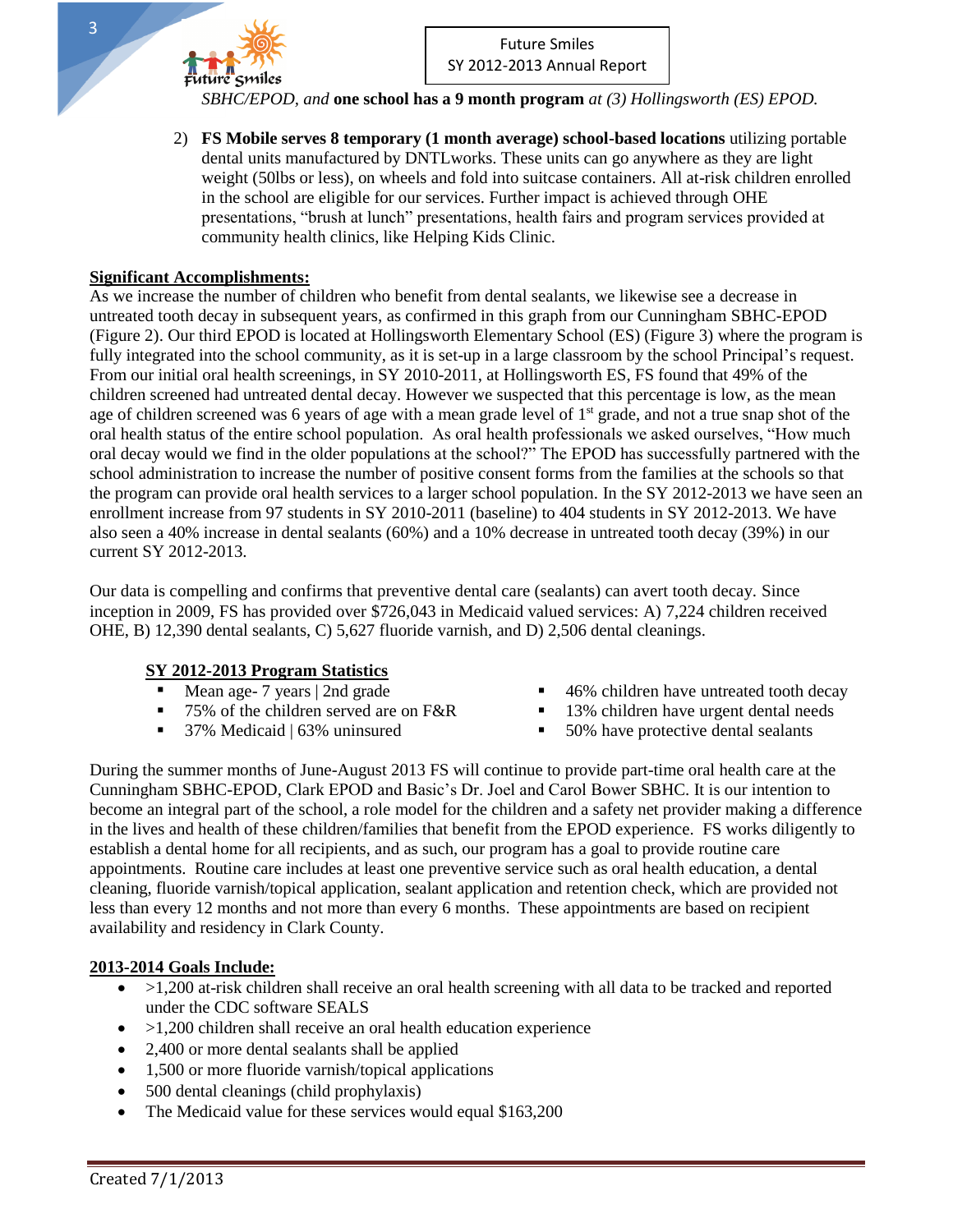

4

#### Future Smiles SY 2012-2013 Annual Report

#### **Future Smiles EPOD Locations**

**Clark EPOD** *\*dental hygiene*  Ed W. Clark High School 4291 Pennwood Avenue Las Vegas, Nevada 89102 Phone: (702) 889-3863 Fax: (702) 889-3591 Email: futuresmiles@centurylink.net

#### **Cunningham SBHC-EPOD** *\*dental hygiene and medical services*

Cynthia Cunningham Elementary 4145 Jimmy Durante Blvd. Las Vegas, Nevada 89122

**Hollingsworth EPOD** *\*dental hygiene*  Howard Hollingsworth Elementary School 1776 East Ogden Avenue Las Vegas, Nevada 89101

#### **Future Smiles Mobile School-Based Sealant Events-(mobile/portable equipment)** Basic High School's Dr. Joel and Carol Bower SBHC \**dental hygiene and medical services* 400 Palo Verde Drive Henderson, NV 89015

William G. Bennett Elementary School \**dental hygiene* 2750 South Needles Hwy Laughlin, NV 89029

J. Harold Brinley Middle School *\*dental sealants* 2480 Maverick Street Las Vegas, NV 89108

Chaparral High School \**dental hygiene* 3850 Annie Oakley Drive Las Vegas, NV 89121

Fay Herron Elementary School *\*dental sealants* 2421 North Kenneth Way North Las Vegas, NV 89030

Laughlin Jr/Sn High School \**dental hygiene* 1900 Cougar Drive Laughlin, NV 89029

Reynaldo Martinez Elementary School \**dental sealants* 350 East Judson Avenue North Las Vegas, Nevada 89030

Whitney Elementary School \**dental hygiene* 5005 Keenan Ave Las Vegas, NV 89122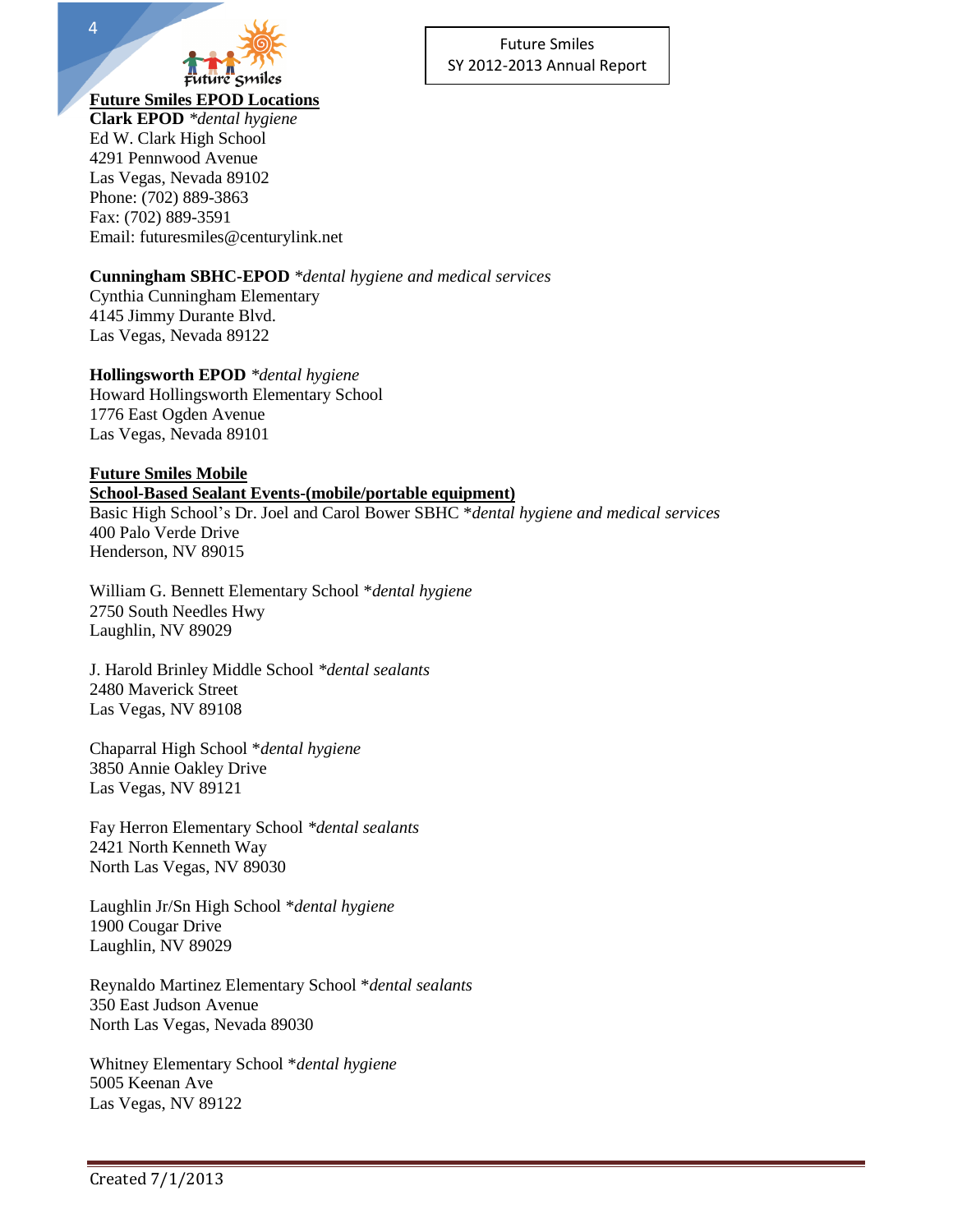

These events are ongoing and are typically organized by the Southern Nevada Immunization and Health Coalition (SNIHC) and Shots 4 Tots. When invited to participate, FS will fax a statement to the Nevada State Board of Dental Examiners (NSBDE) regarding our attendance and event location. Community Health Fairs allow the program an opportunity to provide an oral health screening, oral health education and fluoride varnish application. All infection control CDC guidelines are adhered to at these events. Personal Protection Equipment (PPE) includes: masks, gloves, safety glasses, individual optic light (hands free equipment), disposable mouth mirror, gauze, counter disinfectant and etc.

#### **Current Funding:**

With solid **private/public partnerships**, we leverage our FS dollars by uniting with CCSD and the City of Las Vegas (CLV) for our no-cost facility space. Additional workforce collaboration is formed with higher education's dental programs from UNLV SDM and the College of Southern Nevada (CSN). Recently, Gov. Sandoval announced that Nevada will support the 2014 expansion of Medicaid, providing an additional 78,000 citizens health care coverage. Many of these Nevadans are school age children and FS believes that Medicaid reimbursement will provide future funding sustainability by 2015. FS is staffed by 8 DH Medicaid/CHIP providers.

| <b>Source</b> | SY 2013-2014 Funding Stream                                                         |
|---------------|-------------------------------------------------------------------------------------|
| Private       | Razoo, PayPal, Nevada Big Give                                                      |
| Local         | Clark County Public Education Foundation (CCPEF), Golden Nugget Foundation (GNF), 8 |
|               | News NOW, McFadden Charitable Foundation (MCF), Nevada Community Foundation         |
|               | (NCF), United Way of So. Nevada (UWSN)                                              |
| National      | ADHA Wm. Wrigley Foundation (WF), CVS Caremark Charitable Trust (CVS), Oral         |
|               | <b>Health America</b>                                                               |
| <b>State</b>  | Medicaid Reimbursement (8 DH Medicaid Providers)                                    |
| Federal       | Nevada State Health Division's (NSHD) Oral Health Program (OHP)                     |
| Public        | Clark County School District (CCSD), City of Las Vegas (CLV), UNLV School of Dental |
|               | Medicine (SDM), CSN Dental Hygiene Program                                          |

#### **A Solution to Address Unmet Oral Health Needs:**

FS promotes working within the dental community to establish a dental home for at-risk children and their families by providing oral health education and direct dental services at SBHC, within the school setting and at community health fairs.

Our oral health services include:

- 1) Oral health screening with data collection
- 2) Dental cleaning (prophylaxis)
- 3) Fluoride varnish/topical application
- 4) Dental sealants
- 5) Communication with parent/guardian regarding oral health status and referral to a community dental provider for restorative dental needs ensuring that the child gets the care that they need

All services are provided to individuals who have been identified as attending schools with 50% or higher free and reduced lunch, uninsured/underserved, low-income and at-risk populations. No child in need is declined care through our program and all services are provided at no cost to the child or family. Our primary goal is to enhance our recipient's health and well-being, thereby improving their capacity to learn and succeed within the school environment now and in the future.

#### **Program Partners and Collaborations:**

FS strives to create long-lasting changes in the way people think and act regarding the value of oral health by bringing together strong partners committed to the prevention of oral health disease.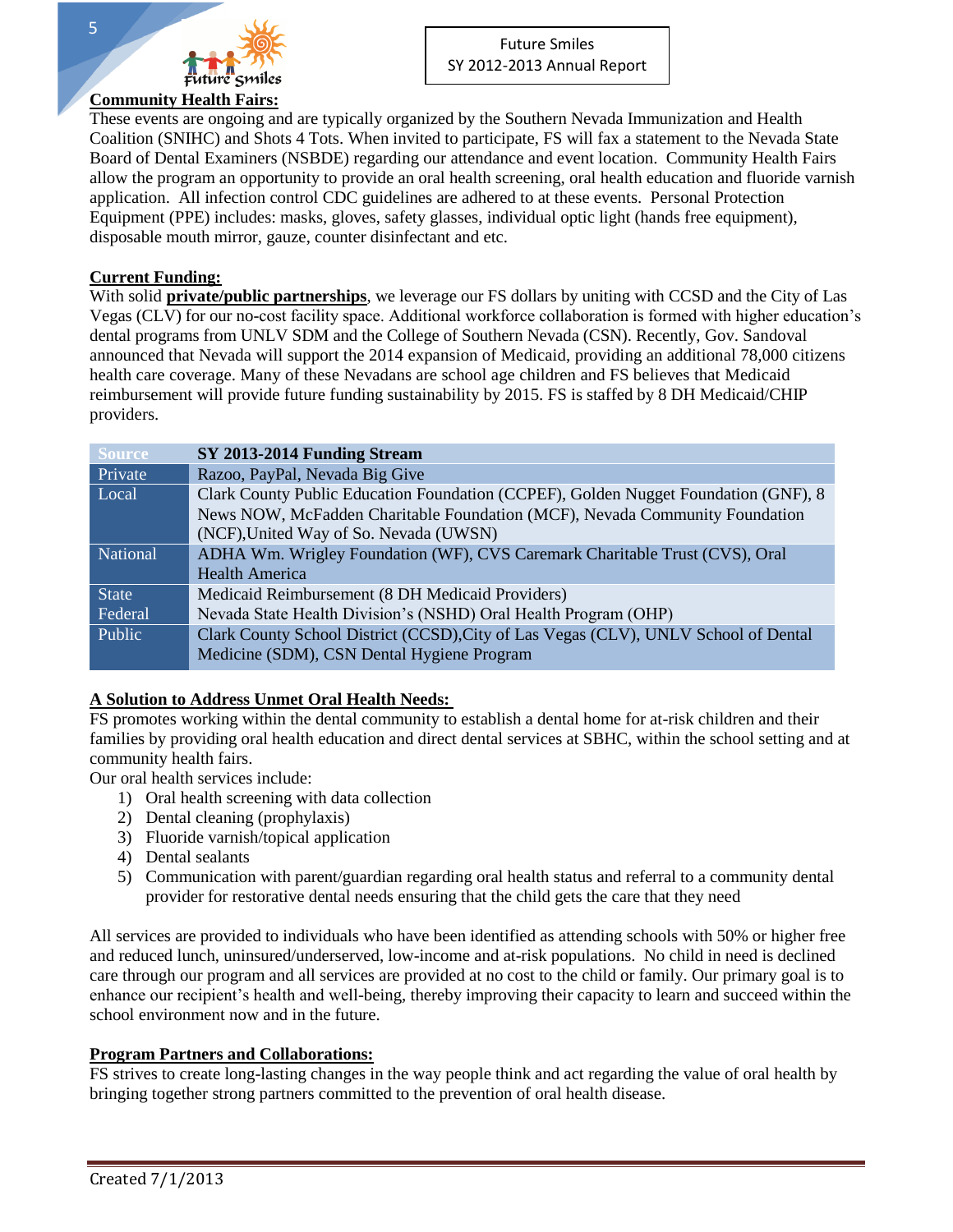

Our greatest strength is the ability to network with organizations that target the supportive needs of those who are less fortunate. One area where we have had great success is working with the CCSD's staff to identify children in oral pain. As a school-based provider, school counselors and teachers have brought these needy children to our door for immediate care. Other professional collaborations include membership in the Community Coalition for Oral Health (CCOH), Southern Nevada Immunization and Health Coalition (SNIHC) and the Southern Nevada Dental Hygienists' Association (SNDHA), which have all resulted in each of these organizations supporting Future Smiles through program funding. It takes everyone in the community working together to address the oral health needs of the children we serve. In addition, we have strong collaborative relationships that help us provide oral health services to children in need (oral pain) with the following organizations:

- 1) Communities In Schools
- 2) Children's Dental International
- 3) College of Southern Nevada
- 4) City of Las Vegas-EPOD sponsor at Clark HS
- 5) Helping Kids Clinic
- 6) Huntridge Teen Clinic
- 7) Positively Kids
- 8) Project Smile-This program is sponsored by the Clark County Public Education Foundation to support dental care to low income children.
- 9) Southern Nevada Dental Hygienists' Association
- 10) Southern Nevada Immunization and Health Coalition
- 11) UNLV School of Dental Medicine (SDM)-No Cost Saturday Dental Clinics
- 12) Clark County Dental Initiative-UNLV SDM and FS collaboration providing school-based dental services in Clark County, NV.
- 13) United Way of Southern Nevada

#### **Program Evaluation:**

Sealant Efficiency Assessment for Locals and States (SEALS), developed by the Centers for Disease Control and Prevention (CDC), tracks and evaluates our program deliverables, providing a snapshot view of oral disease rates and program success performed by FS in Southern Nevada. In a recent evaluation of FS by the *Robert Wood Johnson Foundation (RWJF)*, it was identified that our longitudinal study, *Future Smiles Outcome Study (FSOS)*, conducted by FS and CCSD, could successfully illuminate the relationship of a dental care program on student academic performance. RWJF expressed potential interest in further evaluation.

The following SY 2012-2013 Program Outcome Percentages by Schools table (Figure 9) shows that only 4 out of 10 children served were covered by Medicaid (37.8% Medicaid) and that 13% of the children experience oral pain on a daily basis. Furthermore, nearly half (48.2% untreated decay) of the children presented with untreated tooth decay. Our data sadly confirms, that over half of the children served by FS, are without dental insurance (62.2% uninsured) and living in daily pain from untreated tooth decay! It is well documented that children from low-income, racial/ethnic minority populations have higher risk factors of living in poverty, as resources are less available for these children and, unfortunately, they accept living with oral pain as a normal way of life!

All children served by FS, even those in good oral health, are referred for a comprehensive dental exam to establish a dental home. The program works hard to assist families by scheduling urgent dental needs with a dental provider. As oral health professionals, we can attest to the fact that oral disease is progressive and cumulative in nature; it is responsible for pain, discomfort, poor school performance, poor nutrition, diminished self-esteem and if left untreated, the disease becomes more complex and difficult to manage.

Additional data collected by FS reveals that our target population has a:

- Mean monthly household income well below Federal Poverty Level (FPL), at \$1,287
- Mean family members in the home are 4.4
- $\bullet$  Mean parent education is 11<sup>th</sup> grade
- 50% are single parents

6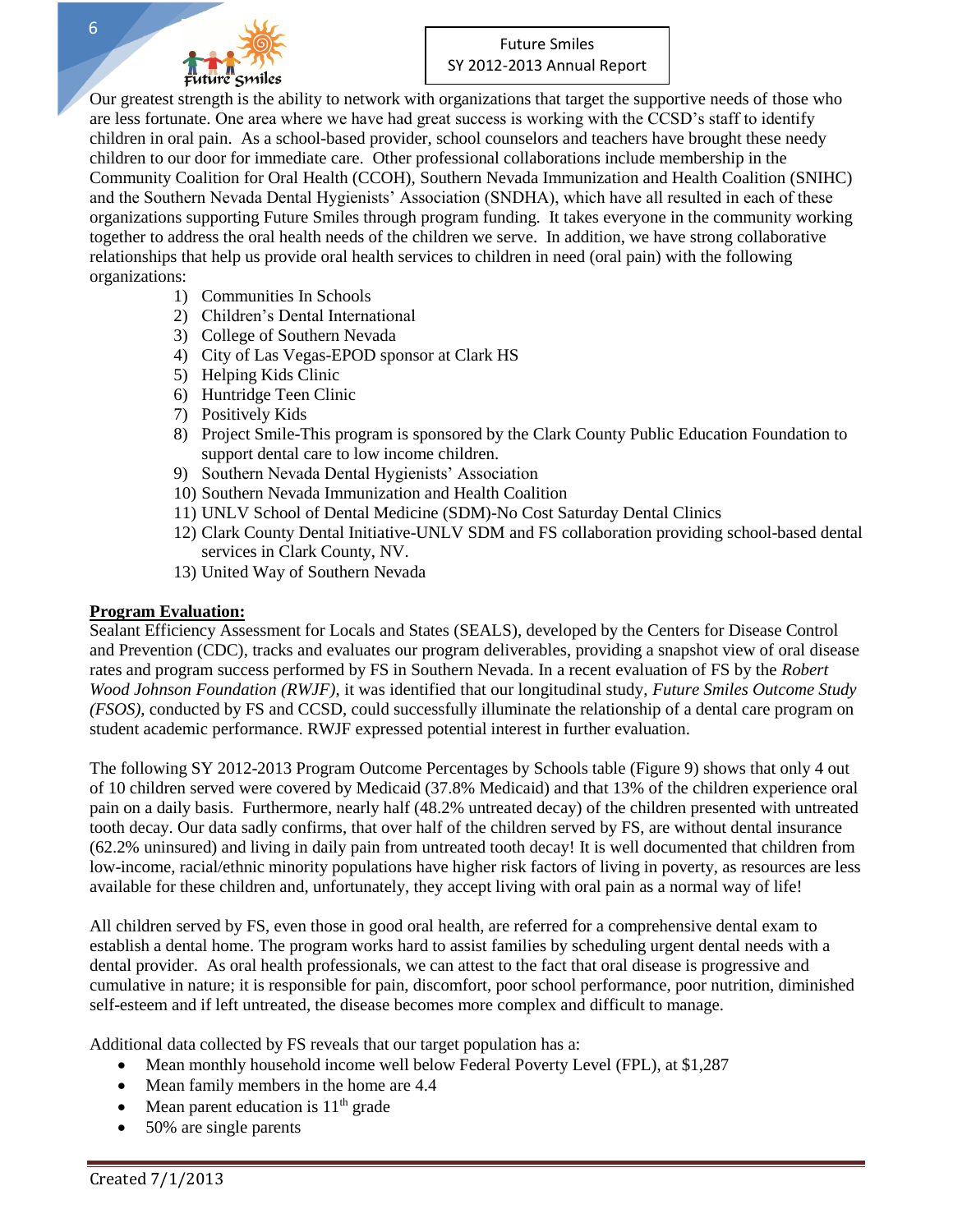

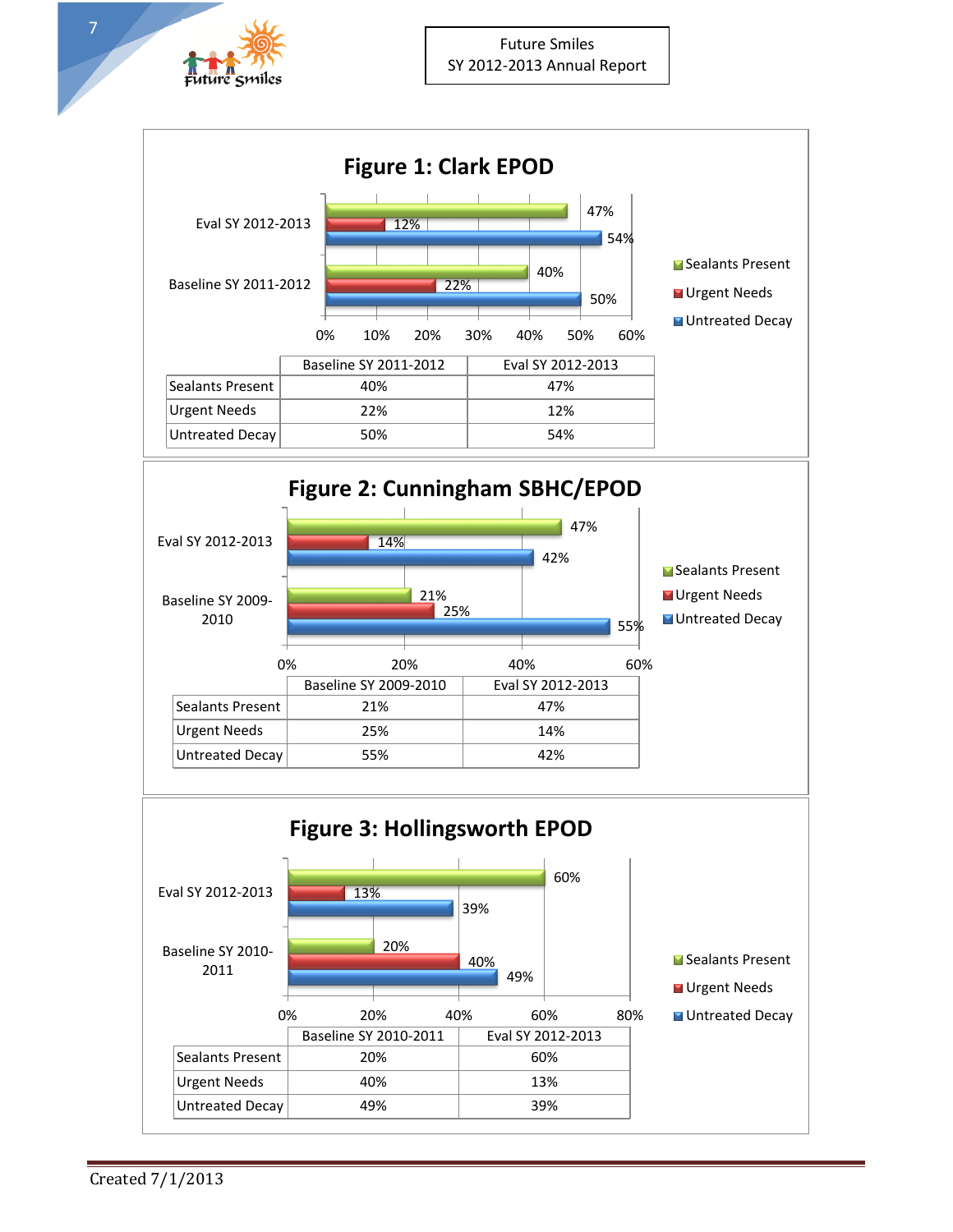



### **Figure 5: Children's Oral Health Screenings by Future Smiles Mobile at Additional Schools**

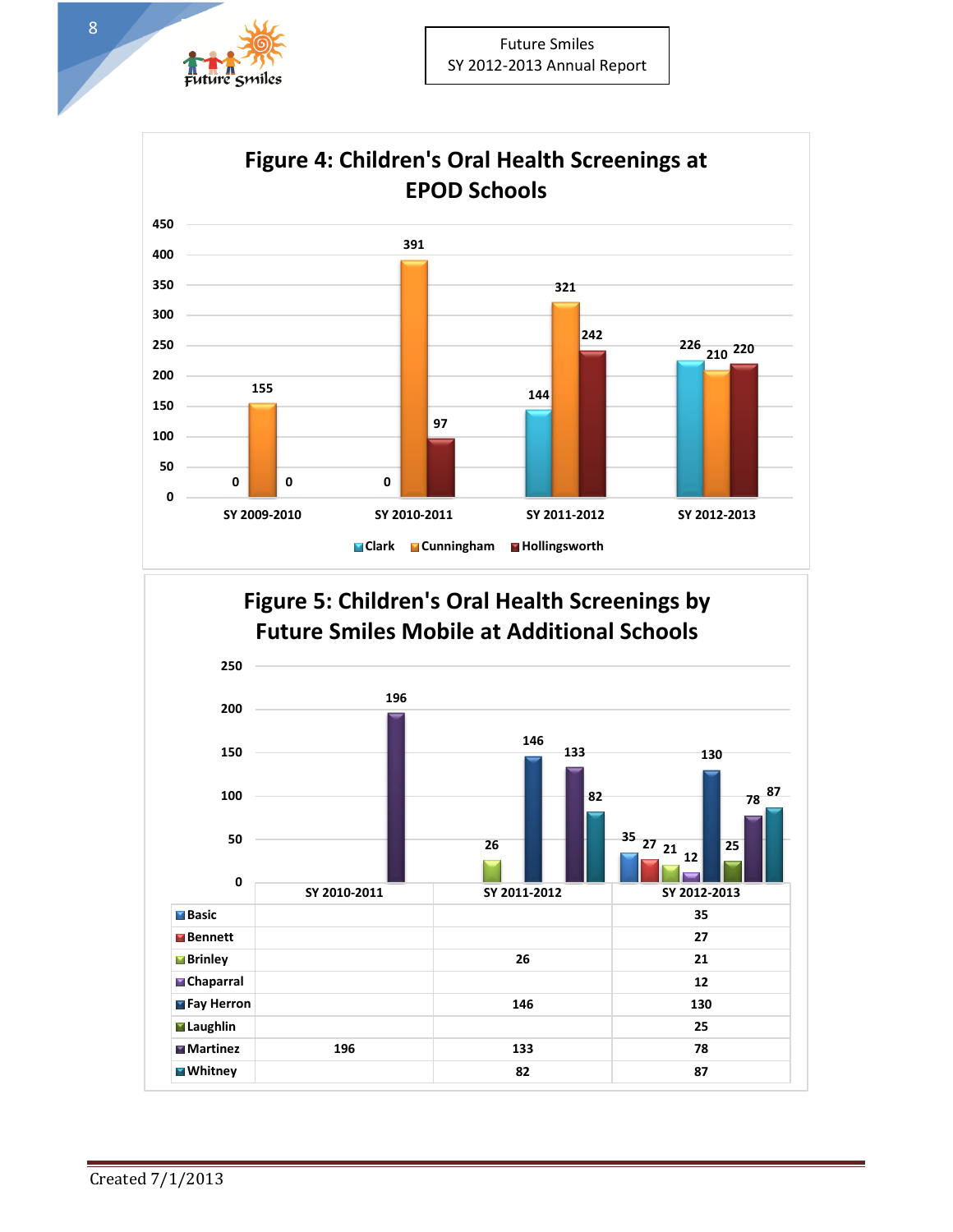

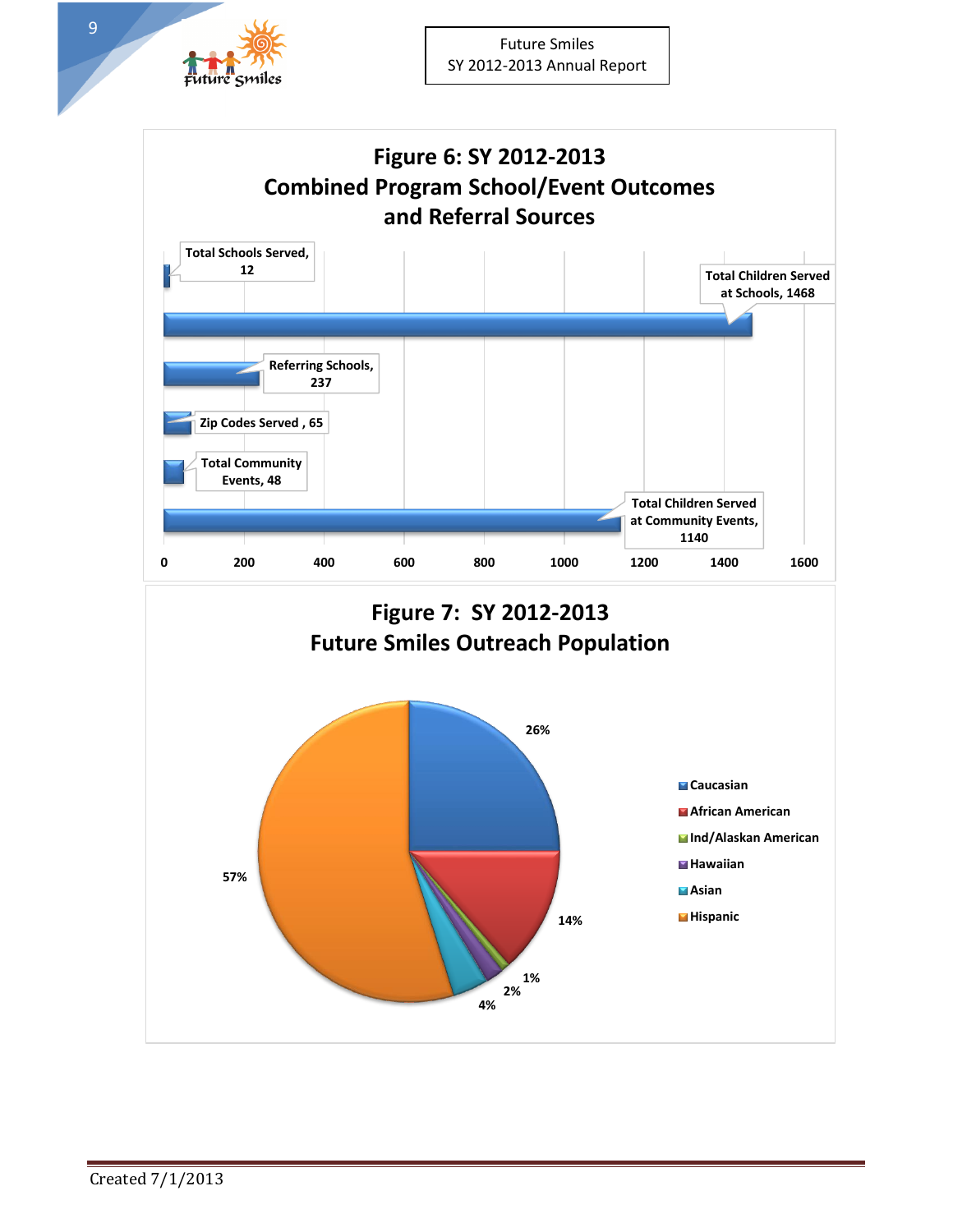# Future Smiles

| <b>Figure 8: Annual Program Demographics by Schools</b> |  |  |
|---------------------------------------------------------|--|--|
|                                                         |  |  |

| SY 2012-2013        | <b>ANNUAL PROGRAM DATA (BY SCHOOLS)</b>   |                                 |                           |                                 |                                 |                               |
|---------------------|-------------------------------------------|---------------------------------|---------------------------|---------------------------------|---------------------------------|-------------------------------|
| School              | <b>Student</b><br>Population<br>$($ # $)$ | Free/<br>Reduced<br>Lunch $(H)$ | Eligible for<br>F/R Lunch | # of Sealant<br><b>Students</b> | % of Sealant<br><b>Students</b> | Total # of<br><b>Sealants</b> |
| <b>Clark County</b> |                                           |                                 |                           |                                 |                                 |                               |
| <b>Basic HS</b>     | 2286                                      | 1046                            | 45.76%                    | 21                              | 2.00%                           | 155                           |
| <b>Bennett ES</b>   | 320                                       | 231                             | 72.19%                    | 18                              | 7.79%                           | 91                            |
| <b>Brinley MS</b>   | 926                                       | 762                             | 82.29%                    | 14                              | 1.84%                           | 87                            |
| Chaparral HS        | 2294                                      | 1401                            | 61.07%                    | 12                              | 0.86%                           | 141                           |
| Clark HS            | 2993                                      | 1766                            | 59.00%                    | 140                             | 6.74%                           | 1,189                         |
| Cunningham ES       | 815                                       | 629                             | 77.18%                    | 96                              | 15.26%                          | 459                           |
| Fay Herron ES       | 911                                       | 884                             | 97.03%                    | 43                              | 4.86%                           | 137                           |
| Hollingsworth       |                                           |                                 |                           |                                 |                                 |                               |
| ES                  | 652                                       | 603                             | 92.48%                    | 90                              | 14.93%                          | 277                           |
| Laughlin JR-SR      | 392                                       | 223                             | 56.89%                    | 19                              | 8.52%                           | 199                           |
| <b>Martinez ES</b>  | 591                                       | 638                             | 108%                      | 42                              | 6.58%                           | 171                           |
| <b>Whitney ES</b>   | 563                                       | 481                             | 85.44%                    | 46                              | 9.56%                           | 237                           |
| <b>Helping Kids</b> |                                           |                                 |                           |                                 |                                 |                               |
| Center              | n/a                                       | n/a                             | n/a                       | $\overline{7}$                  | n/a                             | 56                            |
| 12<br><b>Totals</b> | 12,263                                    | 8,089                           | 76.12%                    | 548                             | 7.18%                           | 3,199                         |

# **Figure 9: Annual Program Outcome Percentages by Schools**

| SY 2012-2013               |                                |                                          |                                         |                                     |
|----------------------------|--------------------------------|------------------------------------------|-----------------------------------------|-------------------------------------|
| School                     | % of children<br>with sealants | % of children<br>with untreated<br>decay | % of children<br>with dental<br>urgency | % of children on<br><b>Medicaid</b> |
| <b>Clark County</b>        |                                |                                          |                                         |                                     |
| Basic HS                   | 31.4%                          | 60.0%                                    | 28.6%                                   | 11.4%                               |
| <b>Bennett ES</b>          | 51.9%                          | 40.7%                                    | 7.4%                                    | 63.0%                               |
| <b>Brinley MS</b>          | 85.7%                          | 38.1%                                    | 4.8%                                    | 33.3%                               |
| Chaparral HS               | 25.0%                          | 75.0%                                    | 16.7%                                   | 41.7%                               |
| Clark HS                   | 47.3%                          | 54.0%                                    | 11.5%                                   | 12.4%                               |
| Cunningham ES              | 46.7%                          | 41.9%                                    | 13.8%                                   | 35.7%                               |
| Fay Herron ES              | 46.2%                          | 48.5%                                    | 14.6%                                   | 49.3%                               |
| Hollingsworth ES           | 60.0%                          | 38.6%                                    | 13.2%                                   | 51.9%                               |
| Laughlin JR-SR             | 84.0%                          | 48.0%                                    | 16.0%                                   | 40.0%                               |
| <b>Martinez ES</b>         | 62.8%                          | 46.2%                                    | 12.8%                                   | 62.8%                               |
| <b>Whitney ES</b>          | 51.7%                          | 57.5%                                    | 24.1%                                   | 36.7%                               |
| <b>Helping Kids Center</b> | 11.1%                          | 29.6%                                    | 3.7%                                    | 14.8%                               |
| <b>Totals</b><br>12        | 50.3%                          | 48.2%                                    | 13.9%                                   | 37.8%                               |